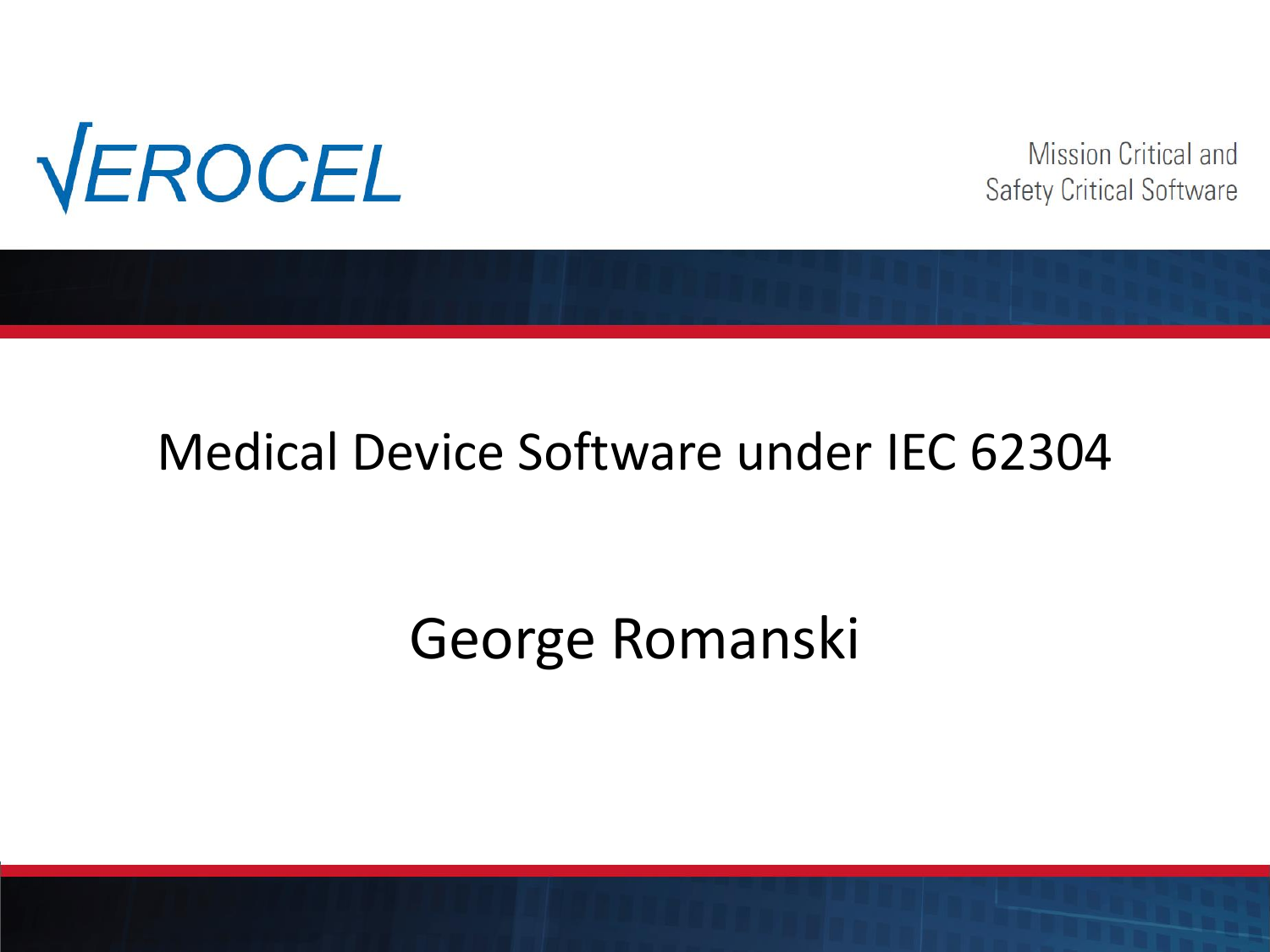# IEC 62304

- Medical Device Software Software Lifecycle Processes
	- Quality Management System\*
	- RISK MANAGEMENT
	- Software Safety Classification
	- Development Process
	- Maintenance Process
	- Configuration Management\*
	- Problem Reporting and Management\*

\* These processes are Universal between the standards

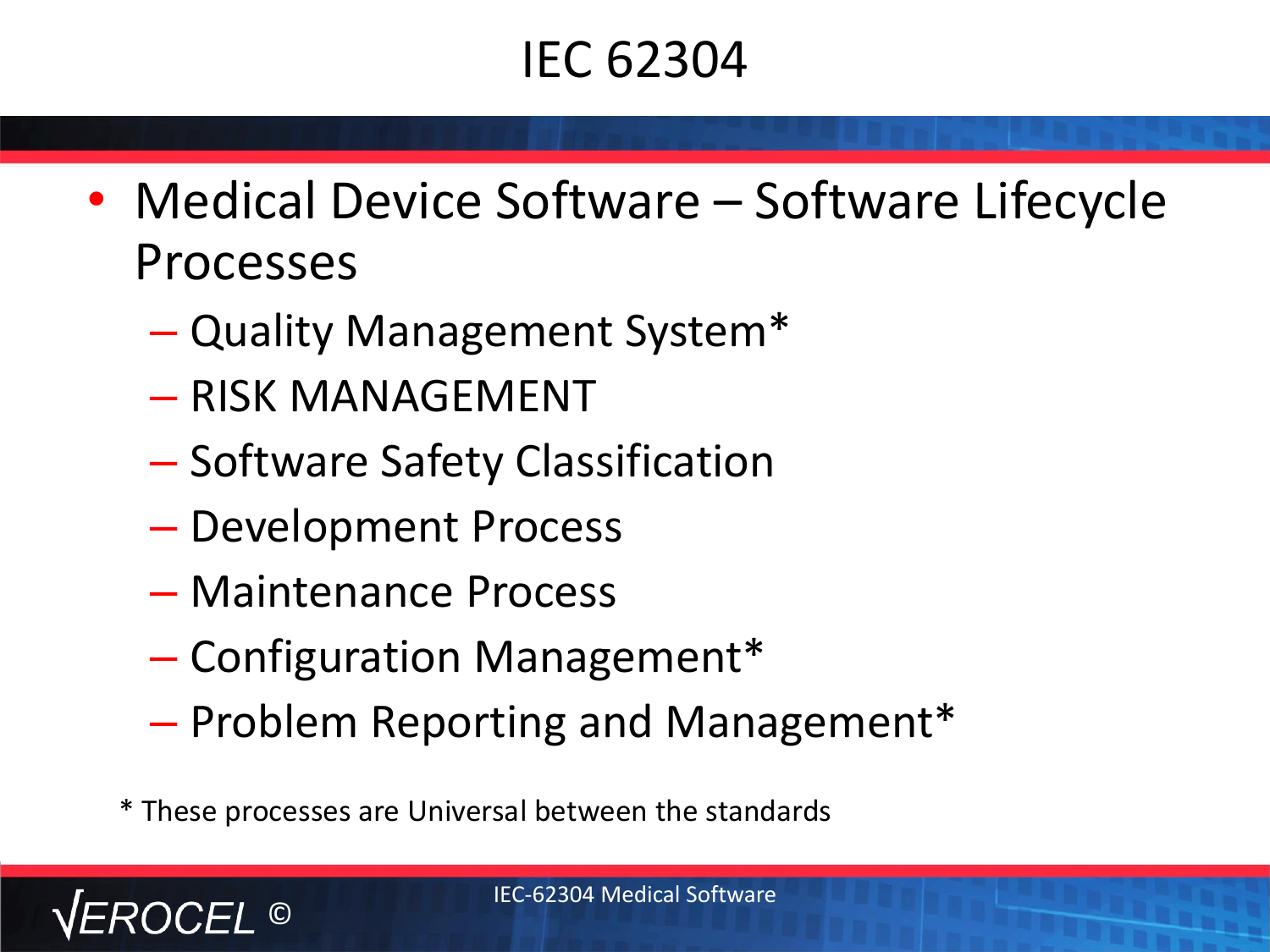## Software Safety Assessment

- For Avionics ARP-4761 (Safety Assessment)
- For Medical ISO 14971 (Safety/Risk) Normative reference
- For Automotive
	- Part of ISO 26262
- For Industrial
	- Part of IEC 61508
- For Trains
	- Part of EN 50128

Level chosen for System then applied to Software

How do you assess for RTOS?

---

Different terms: Design Assurance Level, Software Integrity Level, Class Same Principle: Consequence/Exposure, Severity -> Level for software

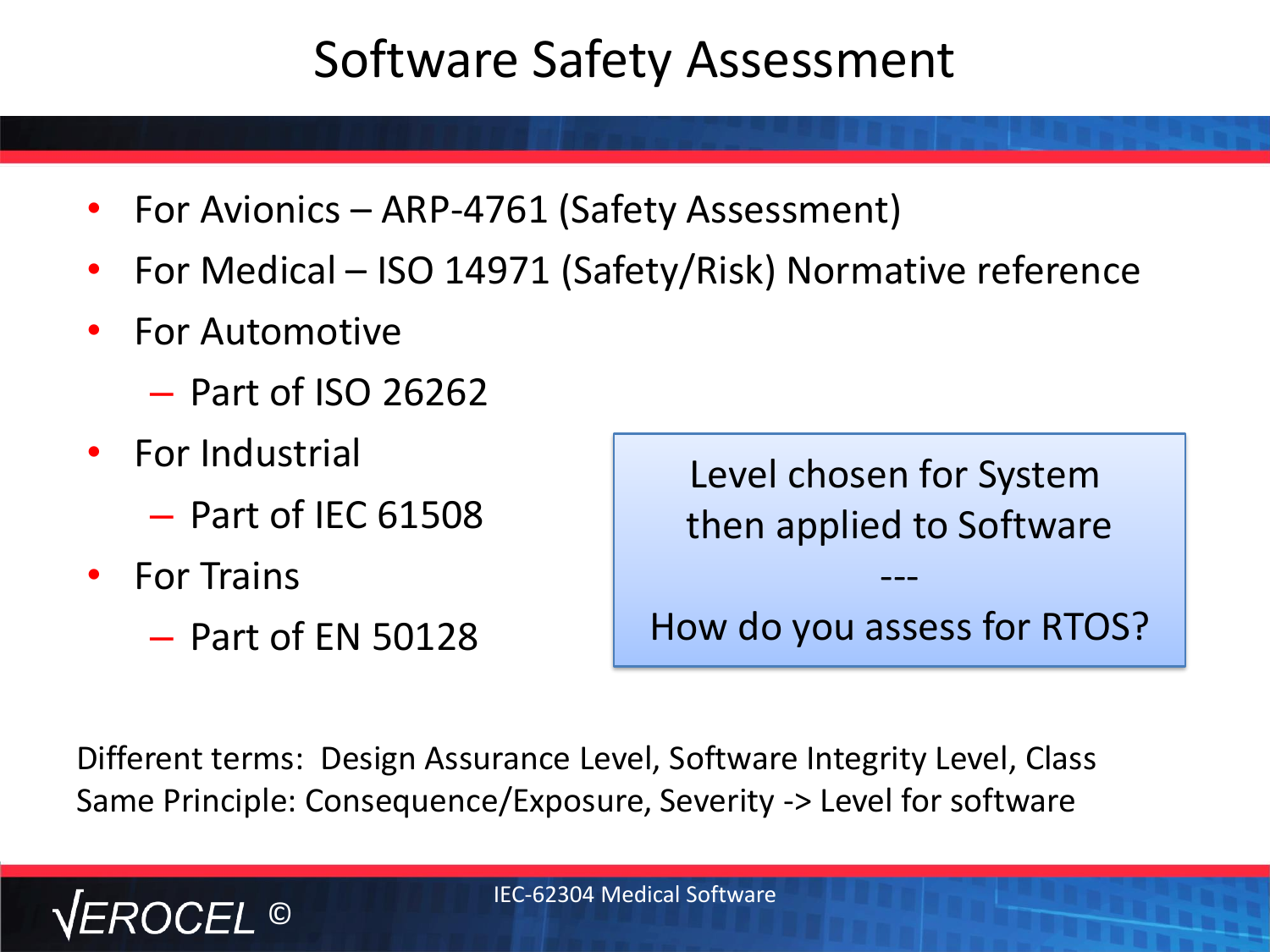#### What level is Device Software?

- Software Faults do not follow "Gauss Normal" Distribution (Bell Curve)
	- Given 10,000 lines of code
	- You test and find 10 software faults
	- What is the probability of finding another fault with another test?
- We Don't know distribution of faults
- Software must be assumed to be level C until shown by Risk Assessment that a lower level is applicable!

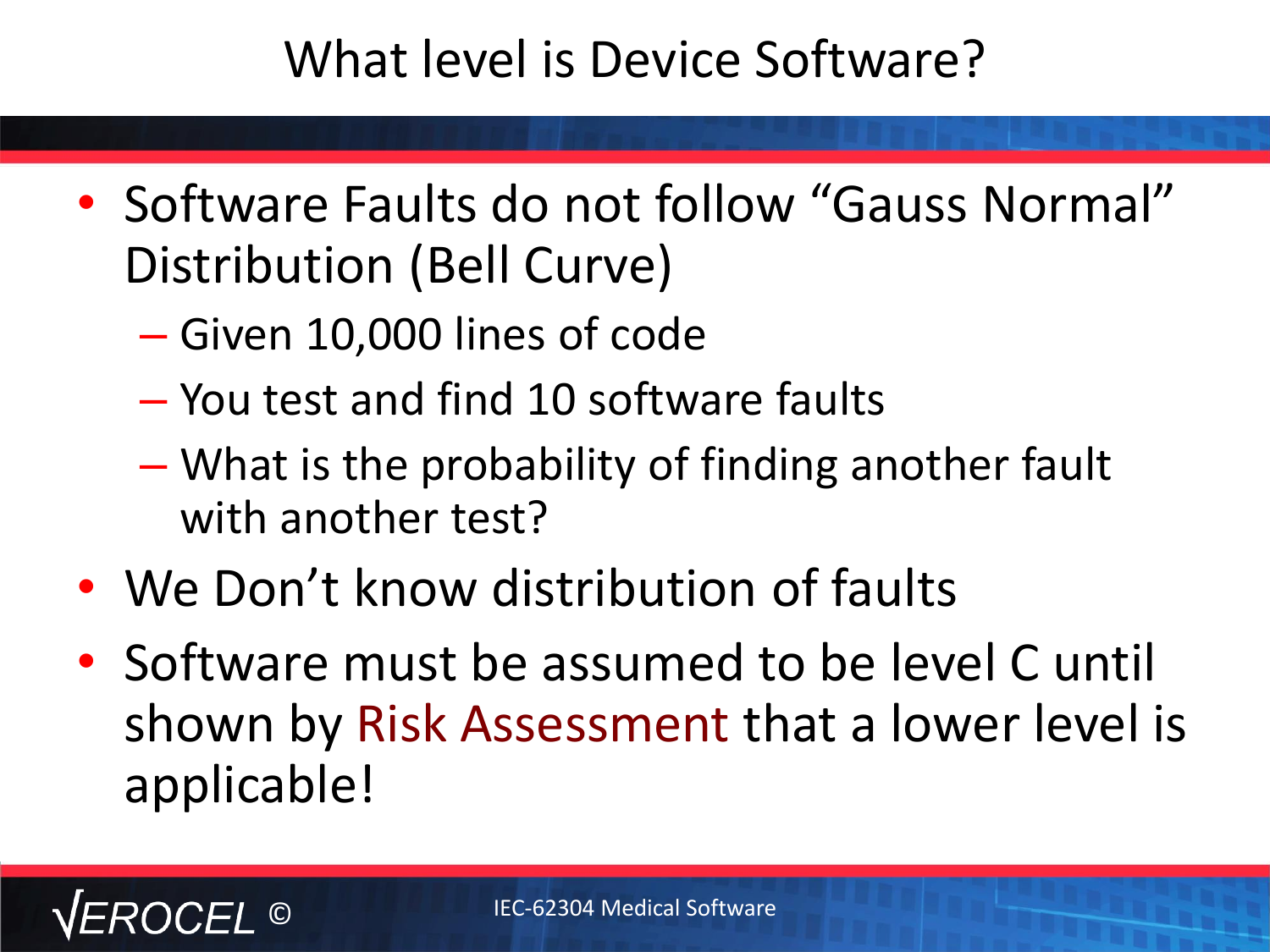## Software Risks

- Does it do what it should?
- Does it do More than it should?
- It does something wrong
- Is an action late
- Is an action too early
- Are a sequence of actions in the wrong order?

How can we be sure? "enough"

ALARP – As Low as Reasonably Practicable (RISK)

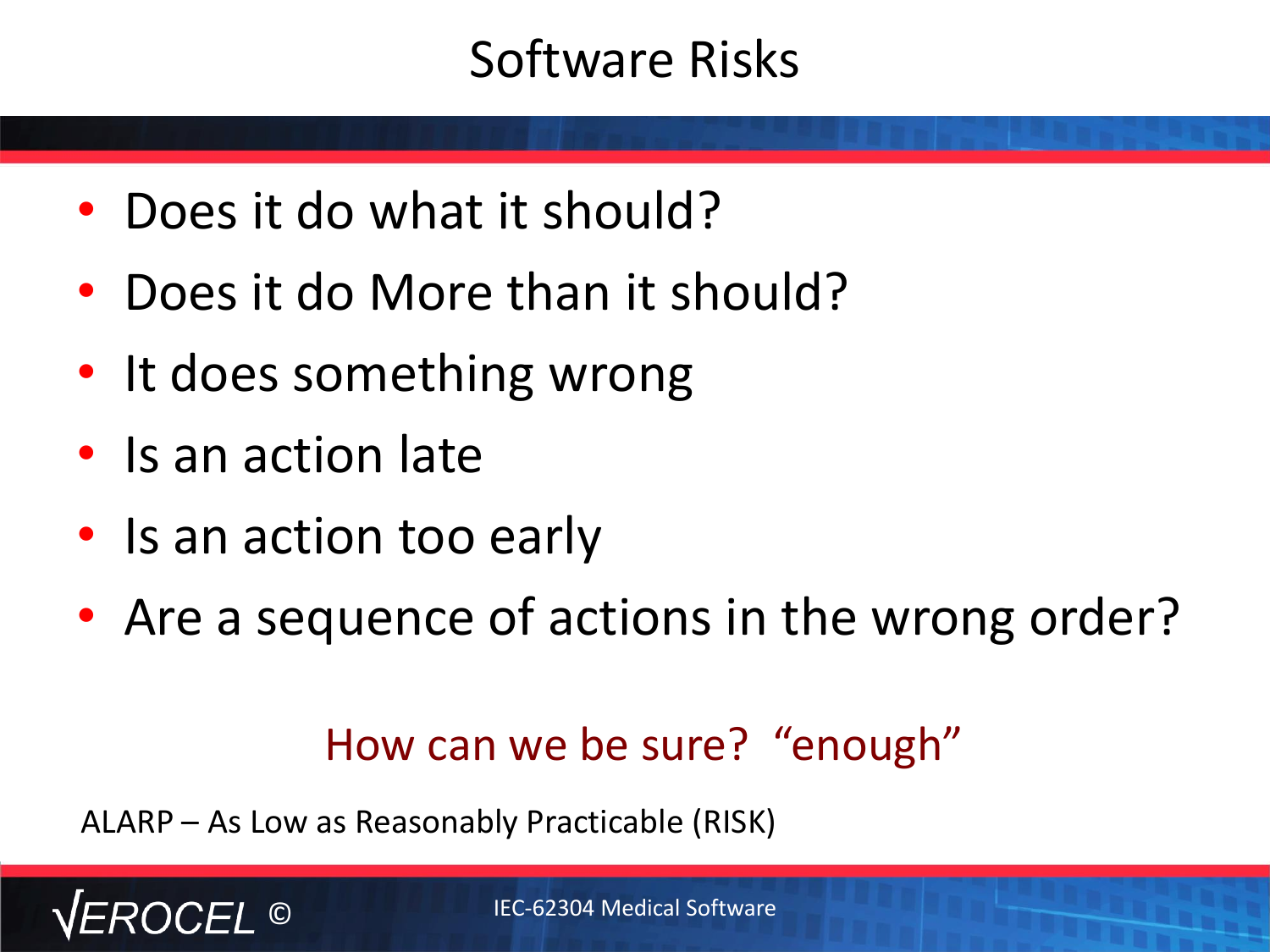# Software of Unknown Provenance (SOUP)



ROCEL ©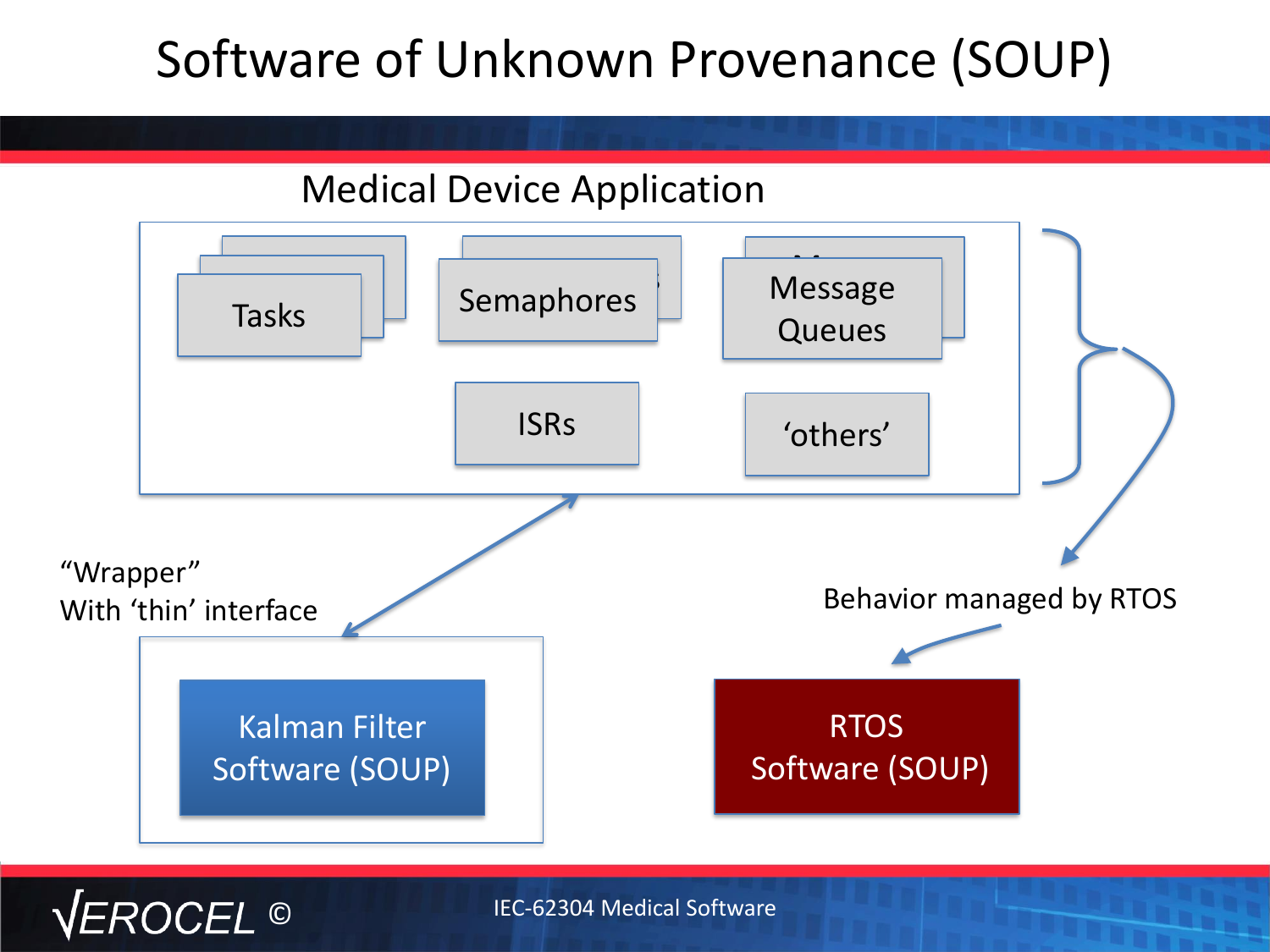# Software of Unknown Provenance (SOUP)



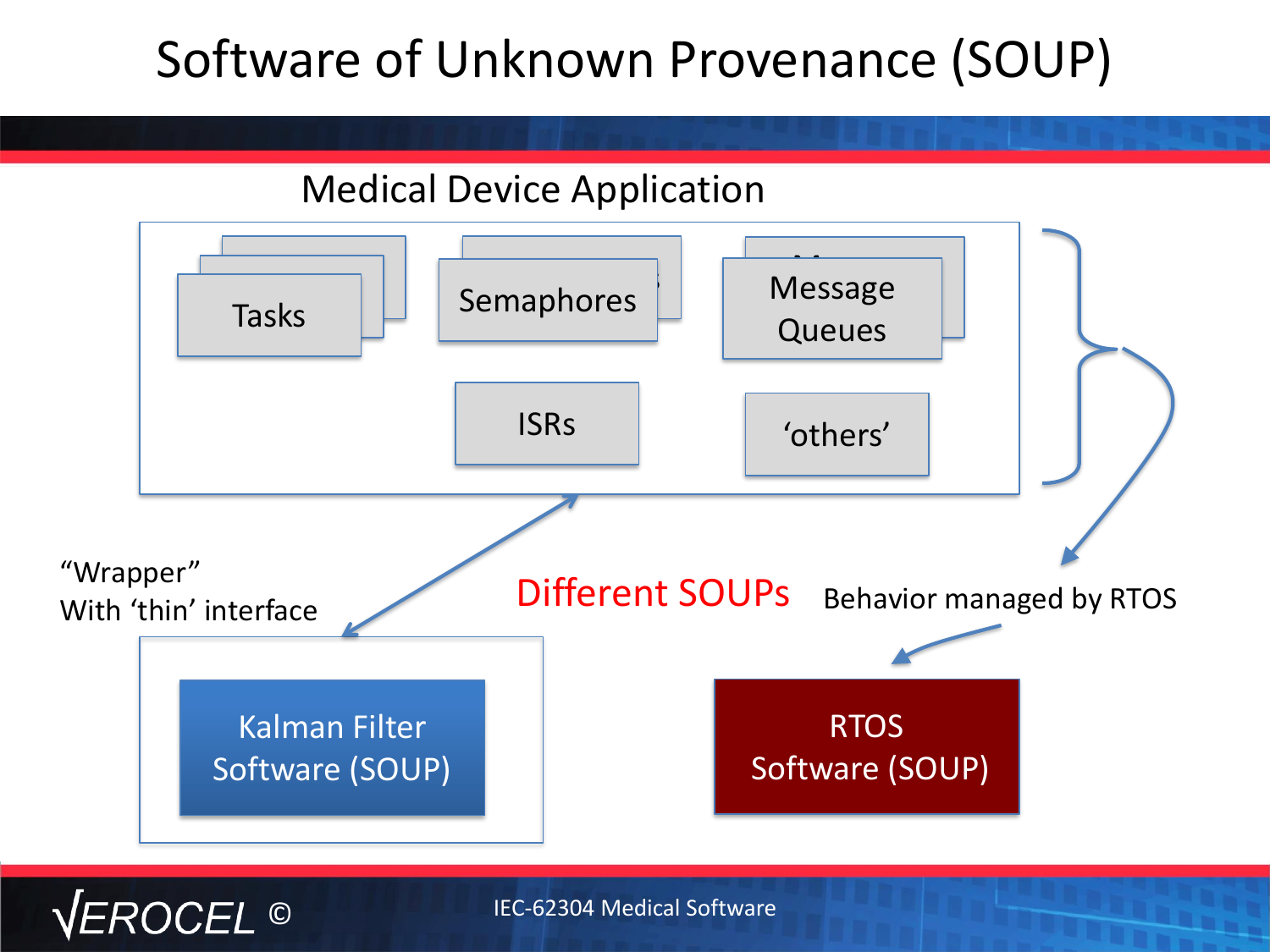# Failure conditions potentially induced by RTOS

- Data is incorrectly modified.
- Incorrect results are provided to the application.
- Expected results are not provided or are provided past their deadlines.
- User code is not executed as expected (not run, incorrectly run, and incorrectly sequenced).
- Fault conditions are not detected.
- Fault conditions are handled incorrectly.
- False failure conditions are reported.
- Incorrect or untimely response provided by the RTOS to external or user generated events.

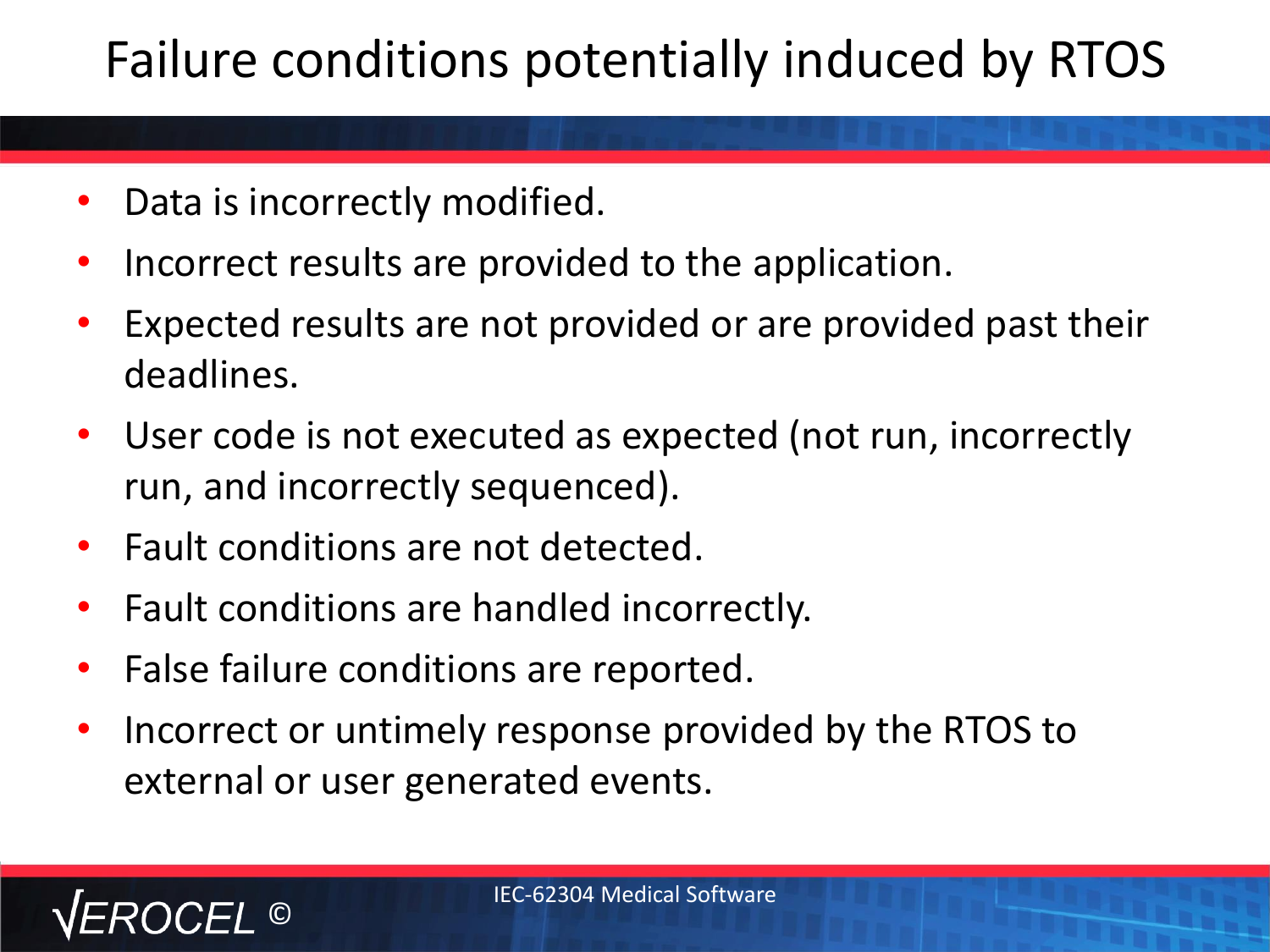# Failure conditions potentially induced by RTOS

- Data is incorrectly modified.
- Incorrect results are provided to the application.
- Expected results are not provided or are provided past their deadlines.
- User code is not executed as expected (not run, incorrectly run, and incorrectly sequenced).
- Fault conditions are not detected.

©

- Fault conditions are handled incorrectly.
- False failure conditions are reported.
- Using Certified RTOS

Reduce risk by

• Incorrect or untimely response provided by the RTOS to external or user generated events.

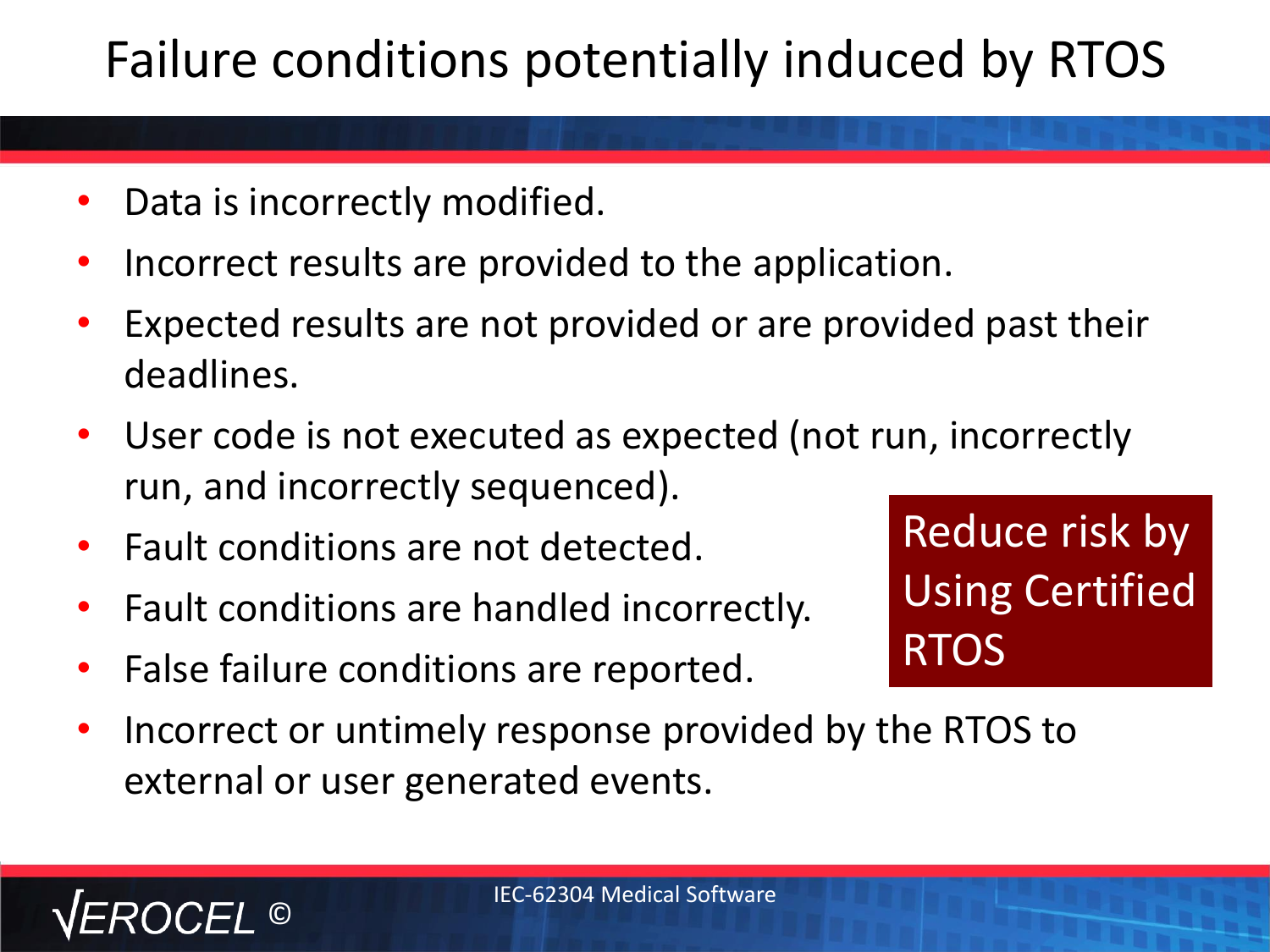#### Managing Risk - ISO 14971



IEC-62304 Medical Software

EROCEL<sup>O</sup>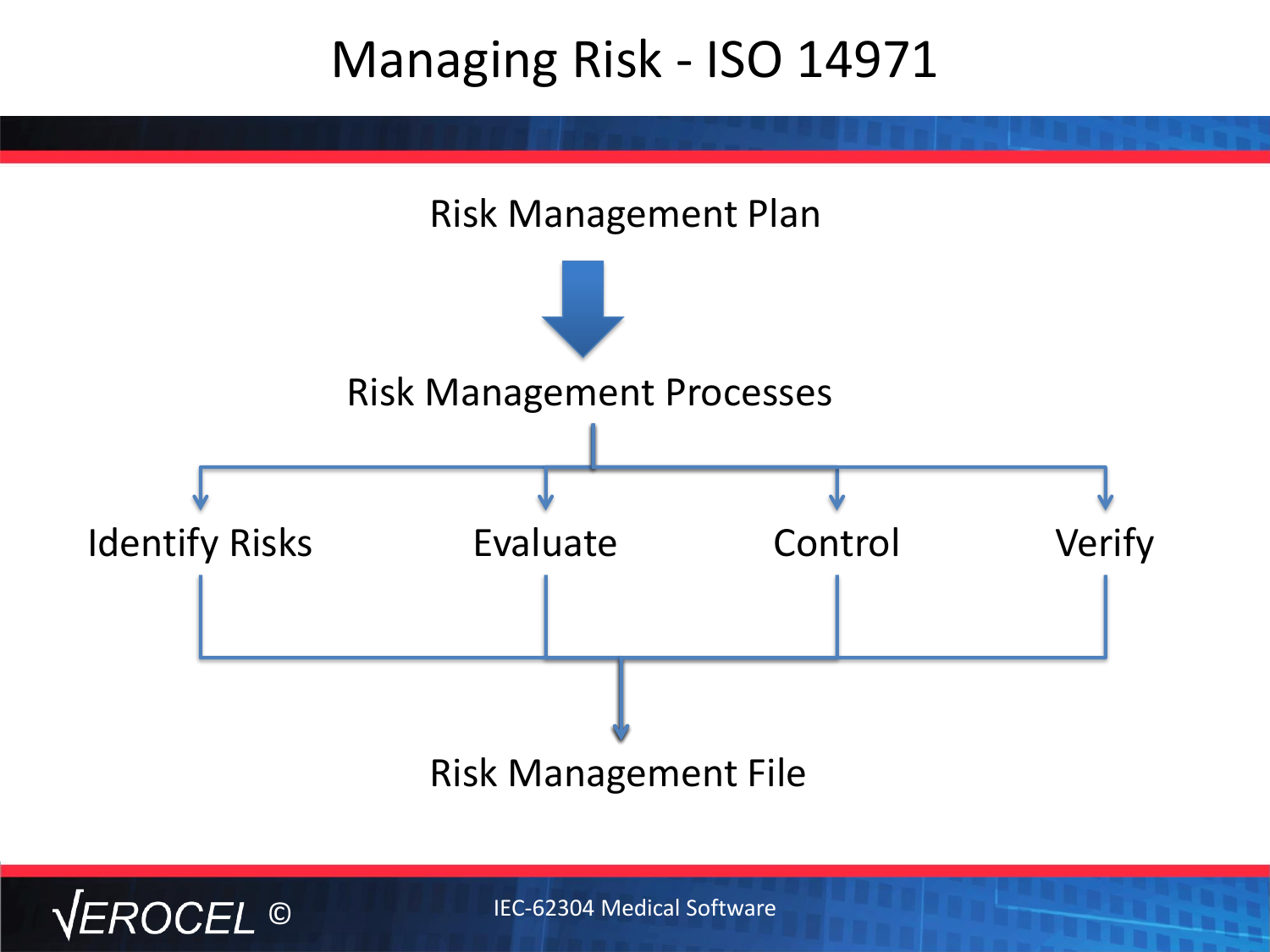#### Medical Device – Based on Risk Assessment



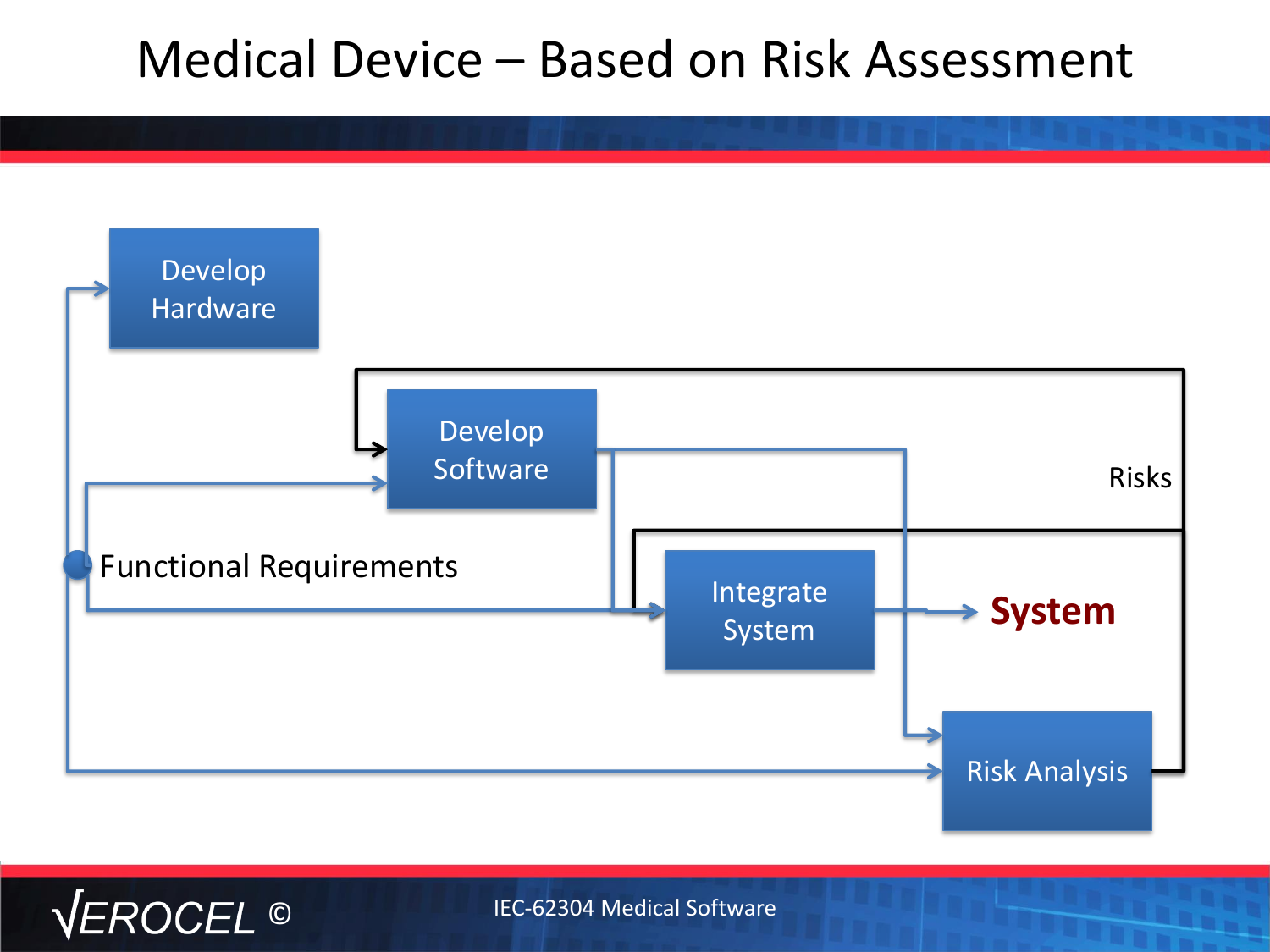#### System Hazard – Software Class

- System Hazard
	- No Injury A
	- Non-Serious injury B
	- Death or Serious injury C
- If failure in Software leads to System Hazard

ISO 14971

IEC 62304

- Software categorizes as
	- Class A
	- Class B
	- Class C

©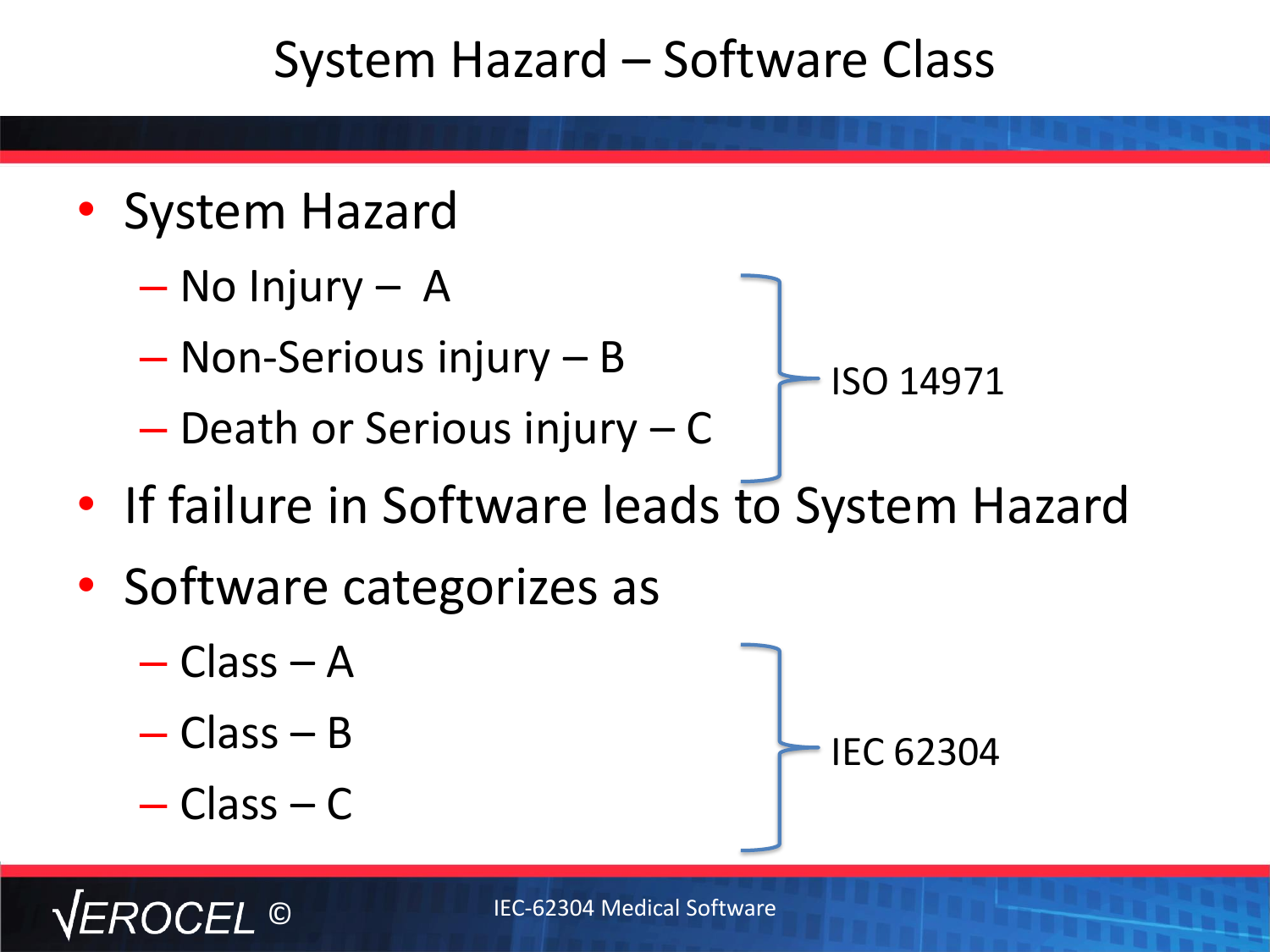## Risk Analysis

- Failure Mode Analysis
- Identify Potential Risks
- Determine Risk Exposure
	- Continuous while operational
	- Frequent
	- Occasional

©

- Can Software contribute to Hazards
- Can Hazards be mitigated
- Finding potential hazards in Software can be TOUGH!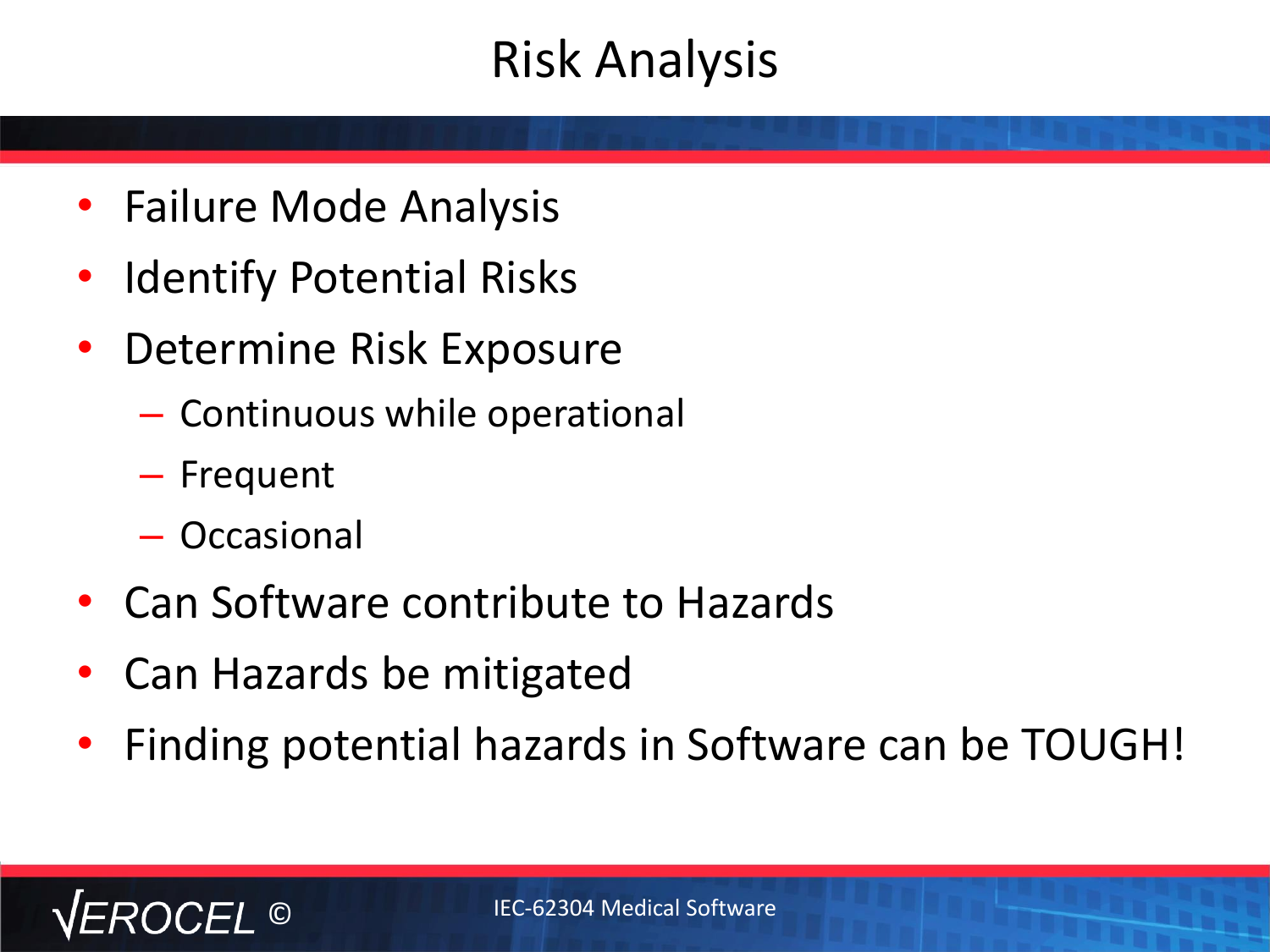#### Requirements Hierarchies – DO-178B



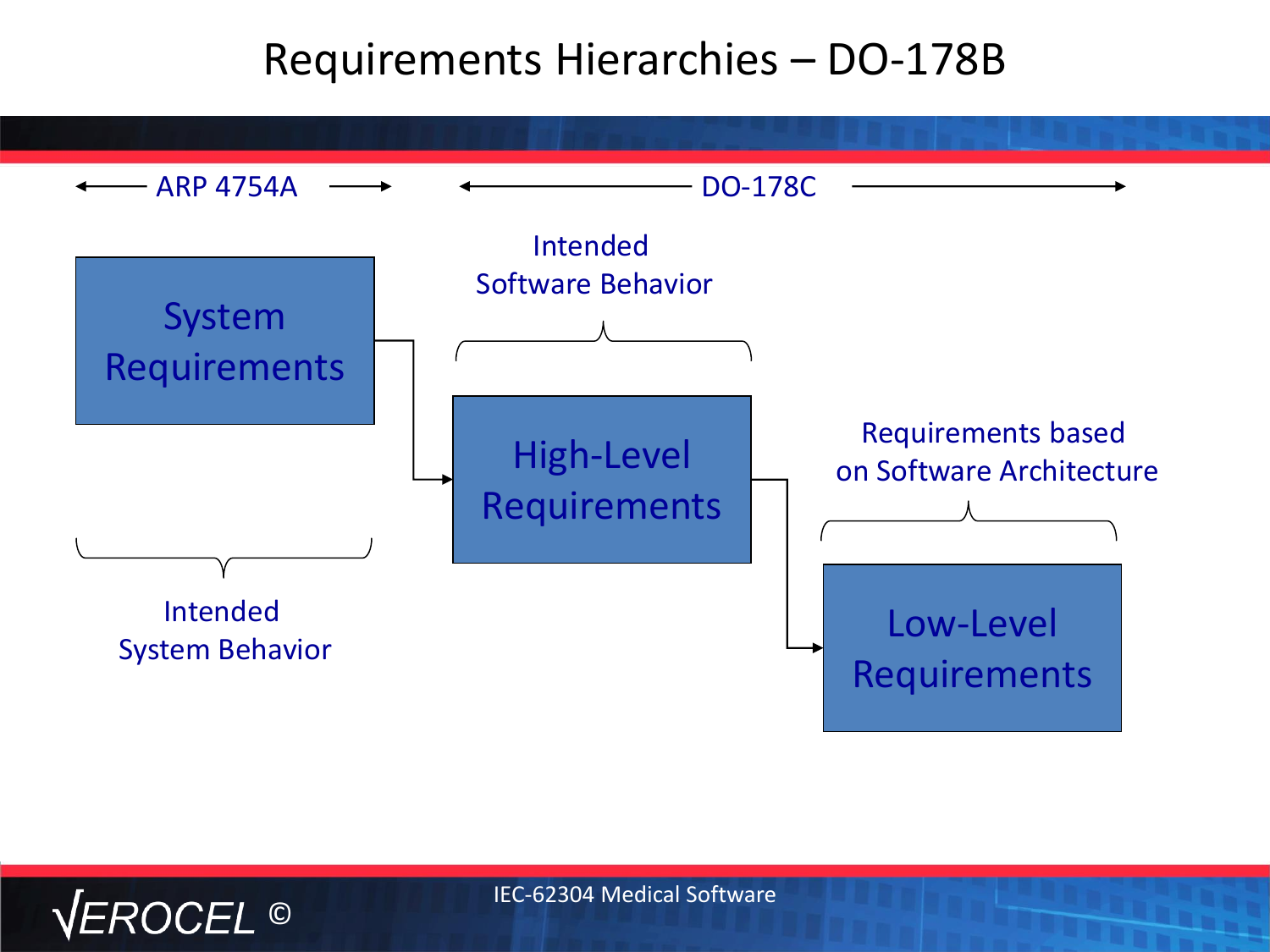#### Requirement/Design organization



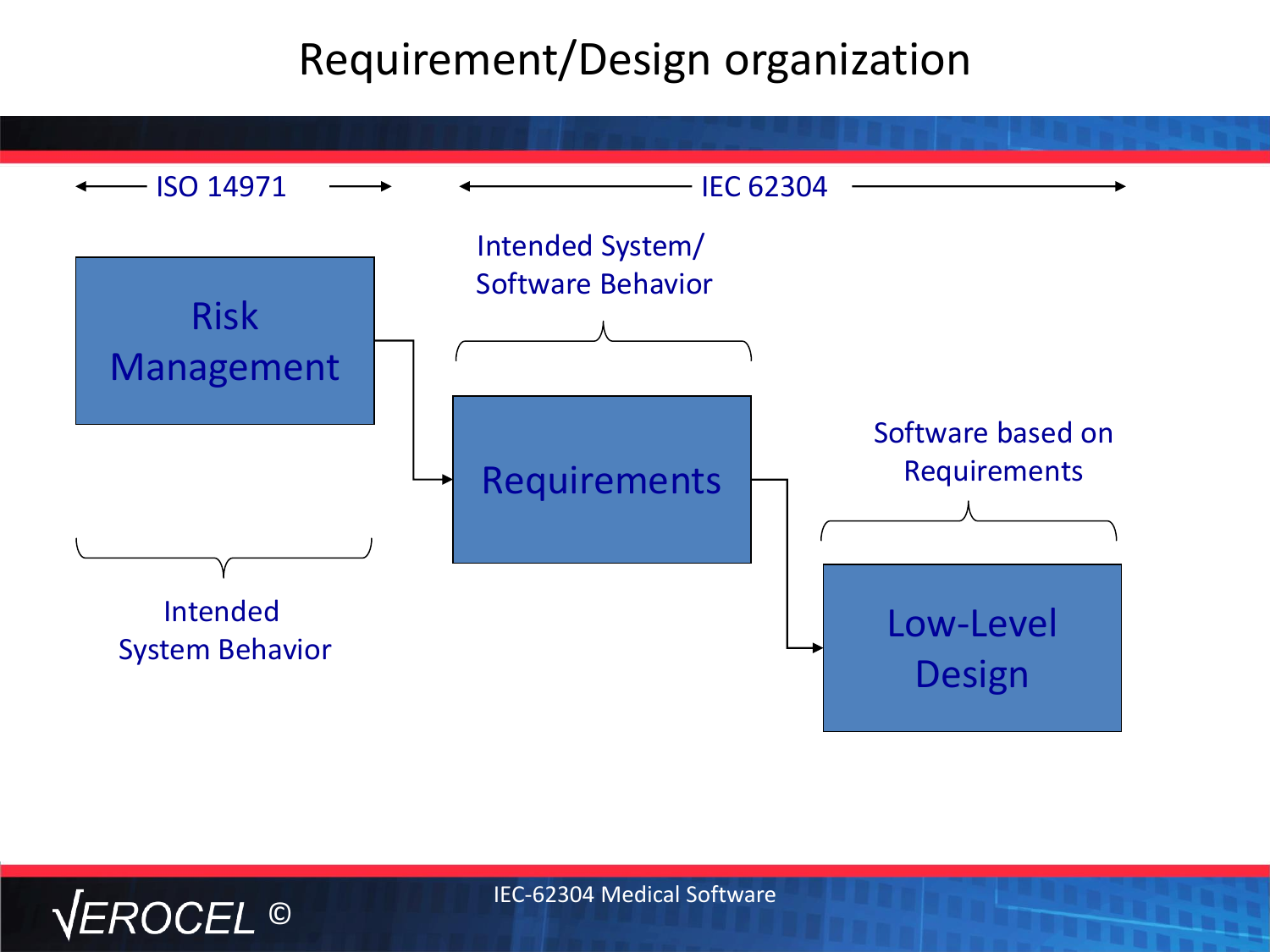#### Parameter Data Items

- Parameter Data Items can be developed and verified separately if certain conditions are met
- The high-level requirements describe how the software uses the parameter data items
- The low-level requirements define the structure, attributes and allowable values of the parameter data items
- Verification should show that every data element has the correct value – or correct value is in equivalence class and boundaries are verified

**e.g. Configuration Vectors**

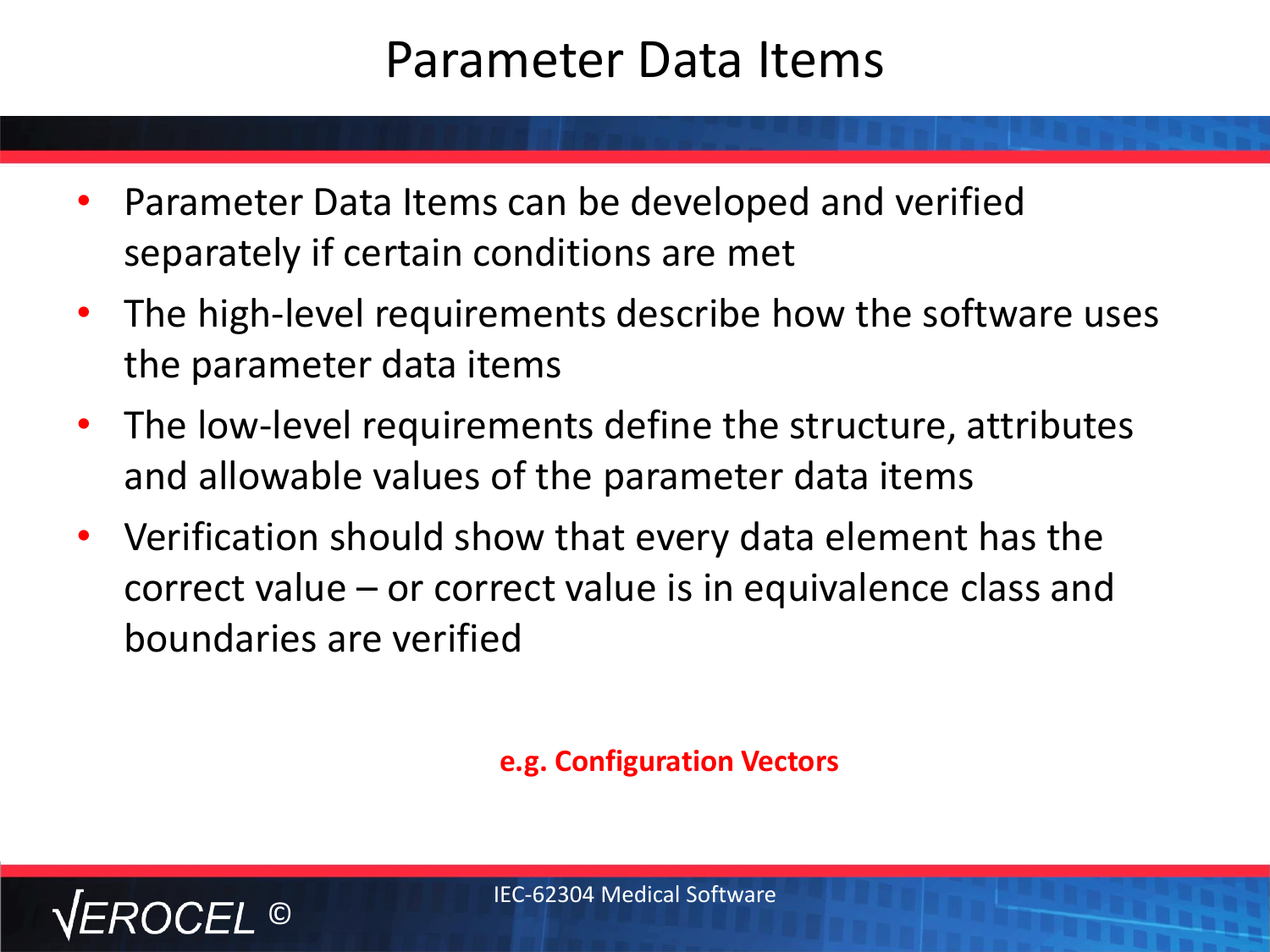## Our Experience

- Develop verification evidence using a DO-178C software Lifecycle
- All of the other Lifecycle processes will fall into place.
- Some additional documents required
	- Safety Plan
	- Safety Manual
	- Staff Competency Assessment
		- Actual assessment required not just Resume

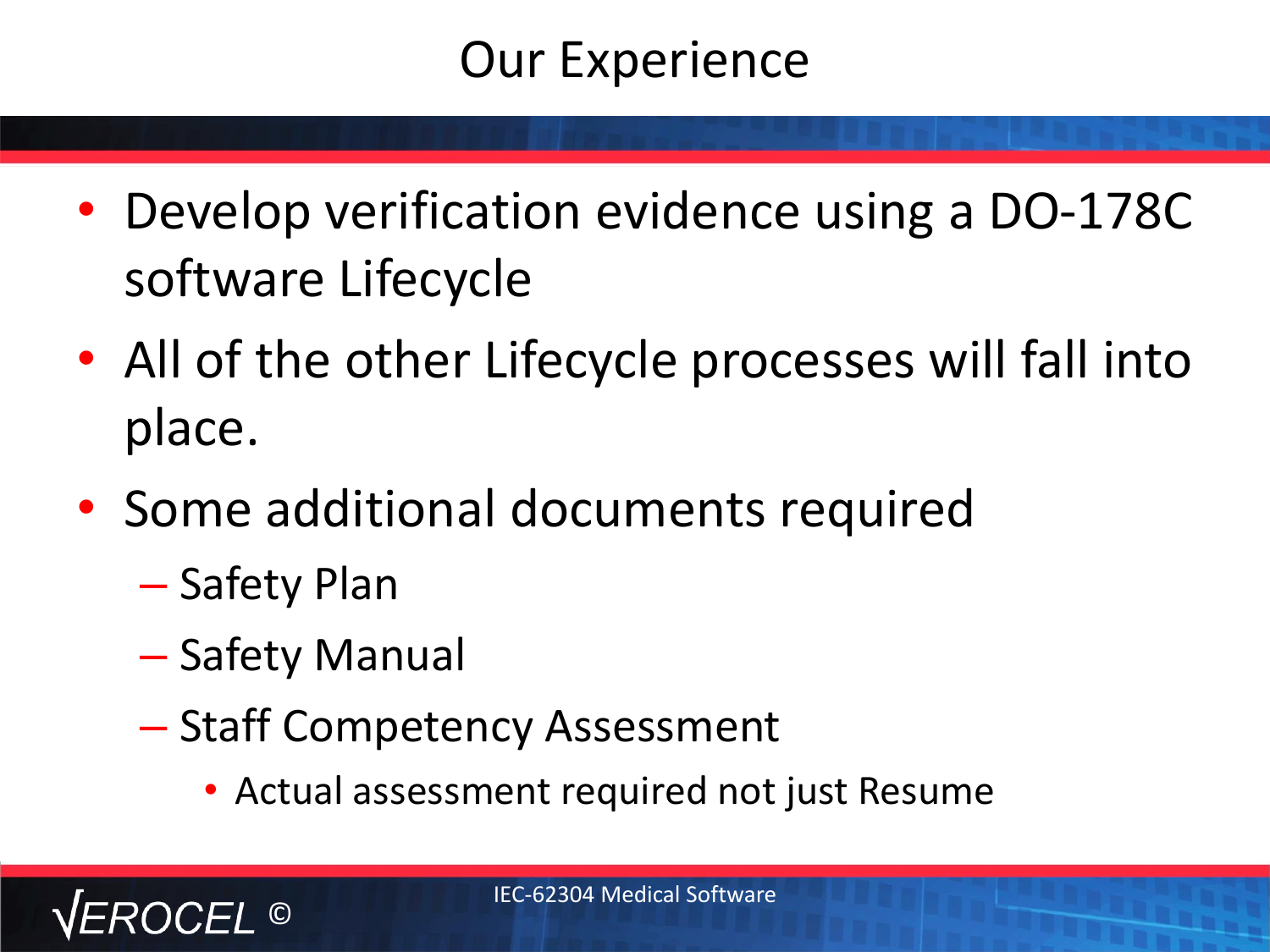#### More Experience

- Interpretations and negotiations are prevalent in Automotive, Medical and Rail industries.
- TUV were strict on first Verocel certification
	- Plans, procedures and standards approved
	- Subsequent certifications were straightforward
	- "Manufacturing reject tracking" needed to be addressed (for software)?

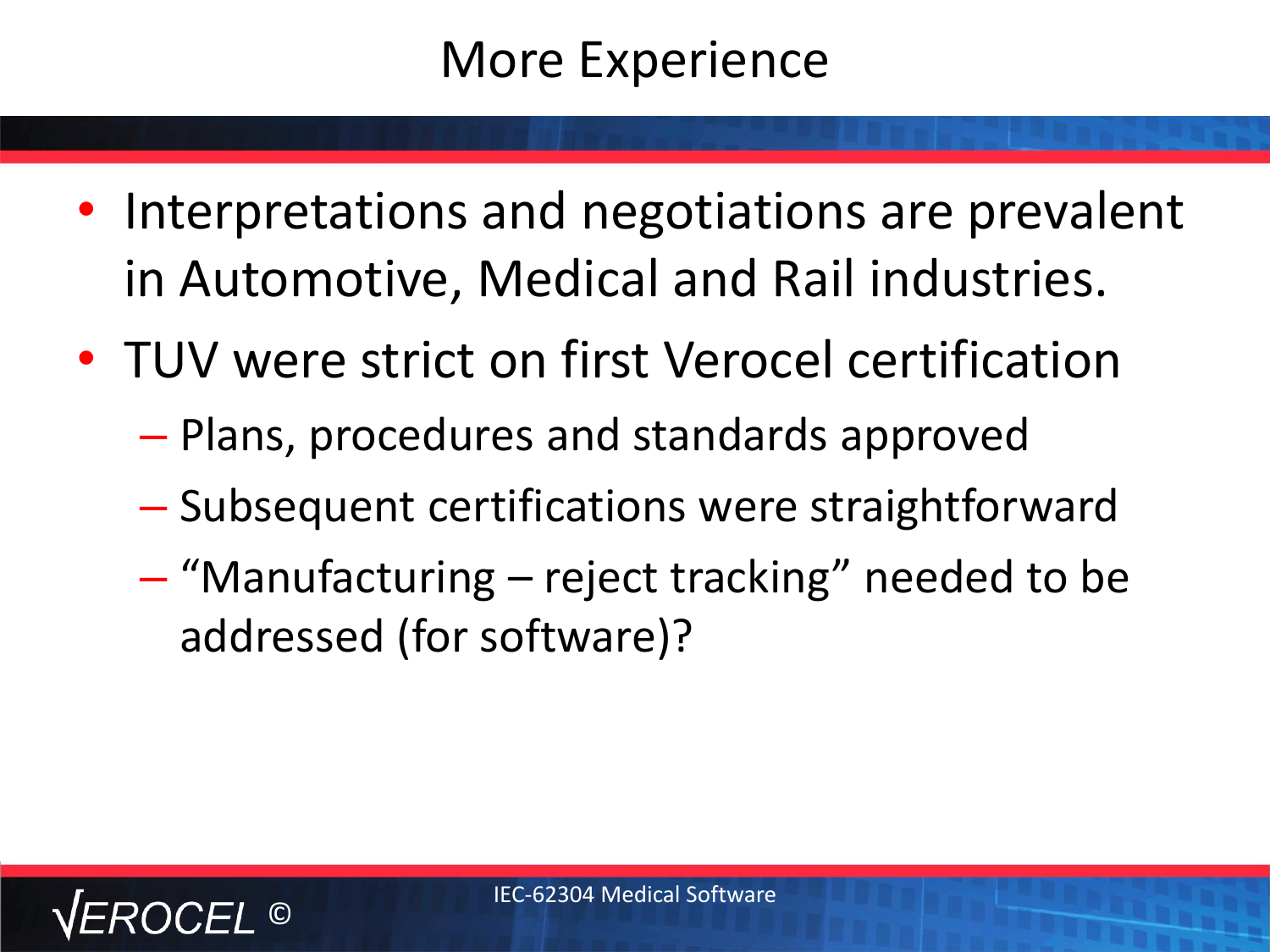# Finding and eliminating unintended behavior

- Requirements describe intended behavior
- Software developed against requirements (TRACED)
- Tests written against requirements (ONLY) and (TRACED)
- Software coverage by tests measured
- Any software not covered demonstrates "unintended behavior"
- This is a risk that must be eliminated.

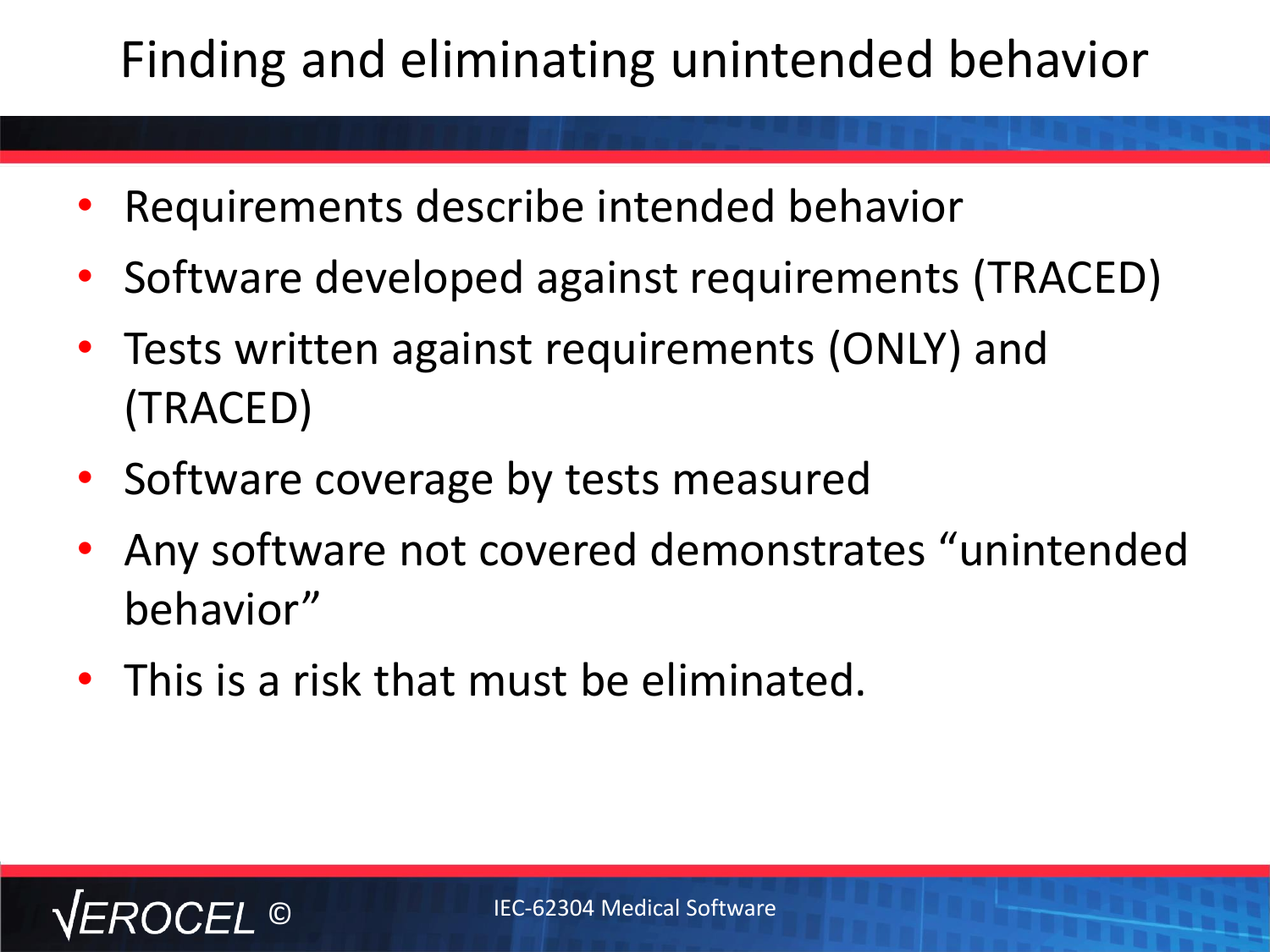#### Code Coverage Analysis

- Requirements used to specify intended behavior
- Write tests using Requirements ONLY
	- Normal Range
	- Robustness
	- Equivalence Class
	- Boundary Value
- Run tests and measure how much code was executed
- Assess is non-executed code should not be there

Coverage Analysis not required explicitly by IEC 62304, but

Hard to mitigate "Unintended Functionality risk" without

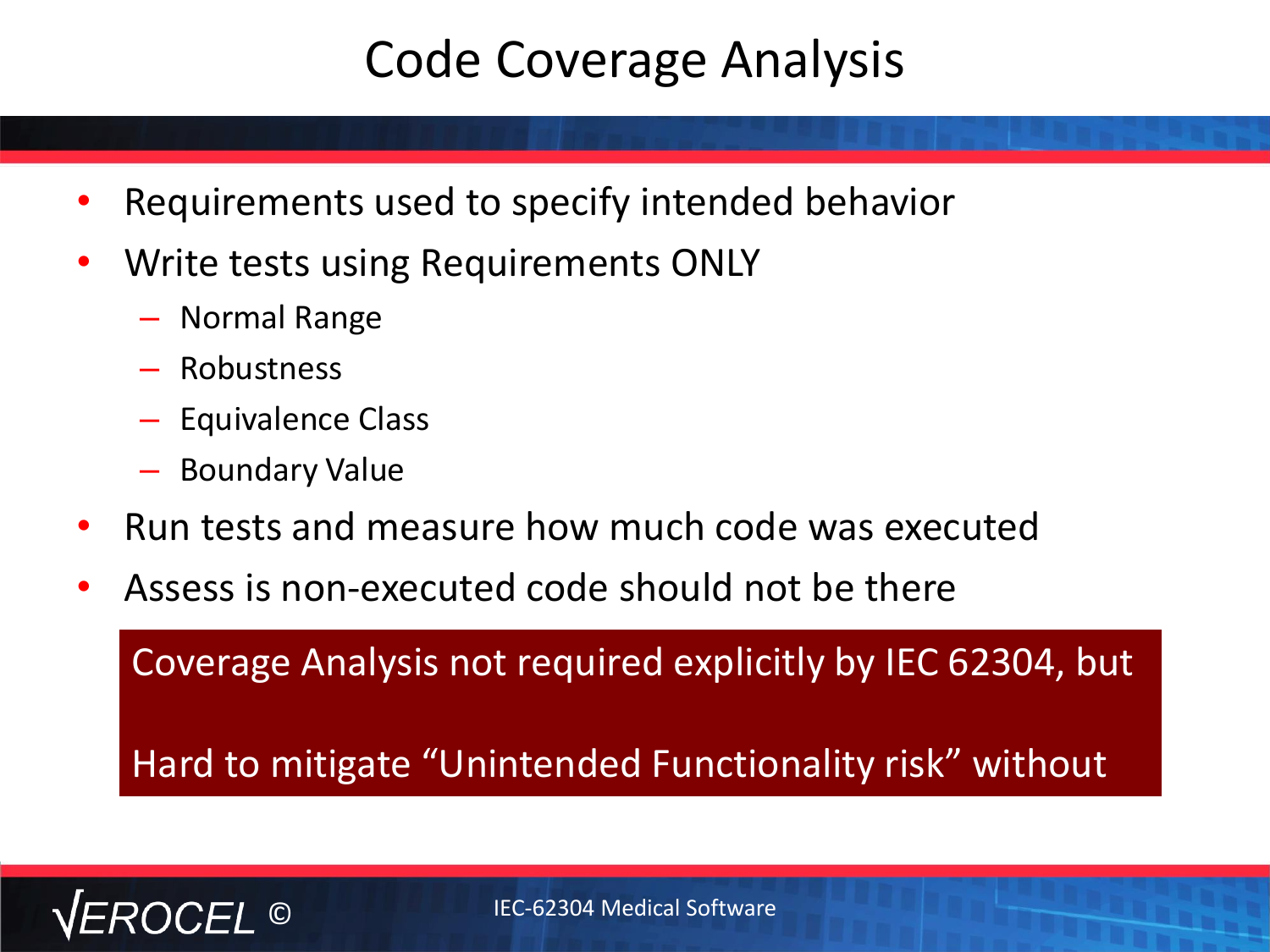# Coding Standards

- Standards Required used to show goodness of various properties
- Code Layout
- Code consistency
- Readability
- Avoidance of risky constructs
- Etc.

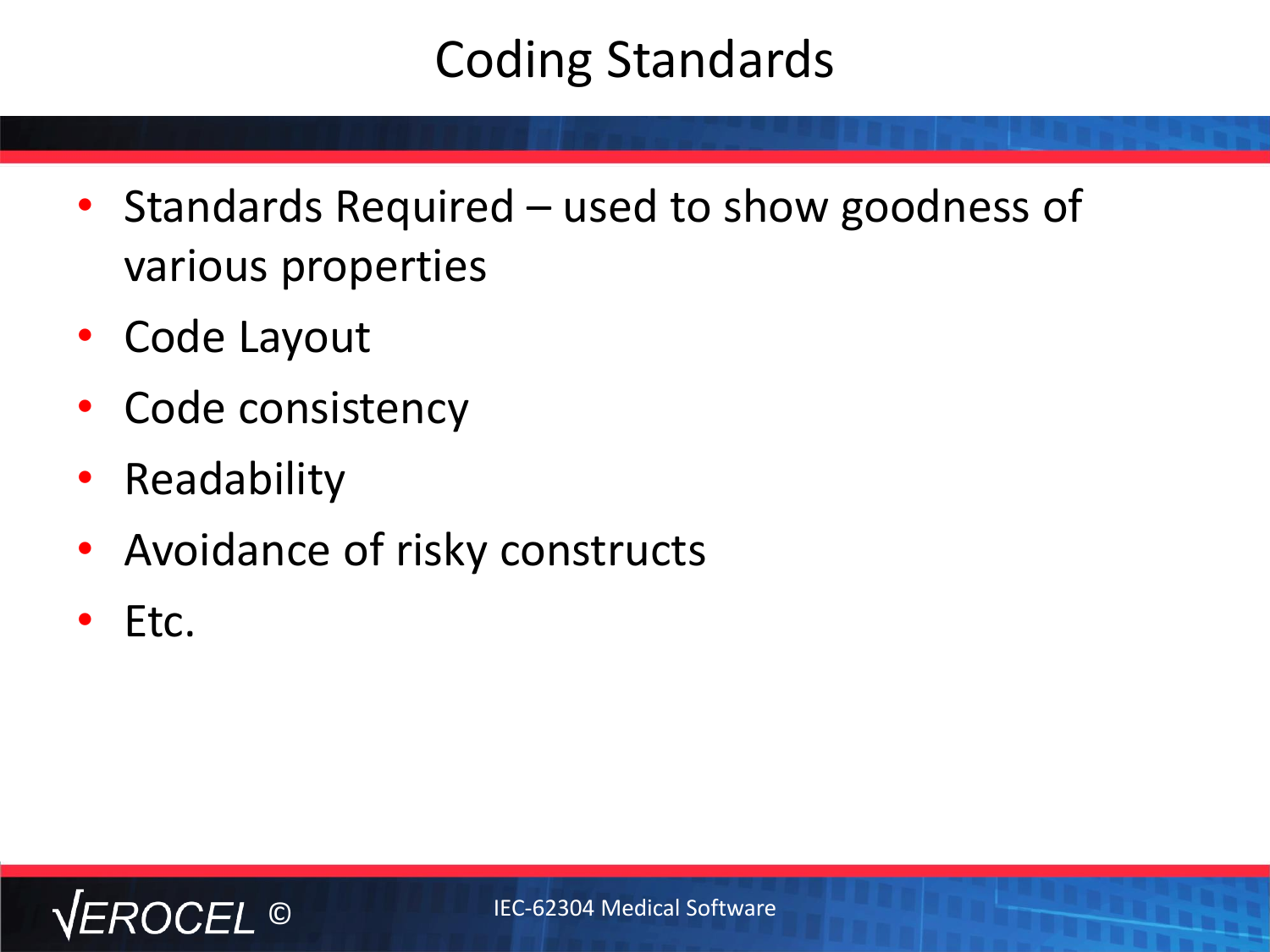#### Code Review

- Verifies Conformance to Standards
- Verifies conformance to review criteria
- Verifies code against intended behavior
	- Low-level Design
	- Low-level requirements

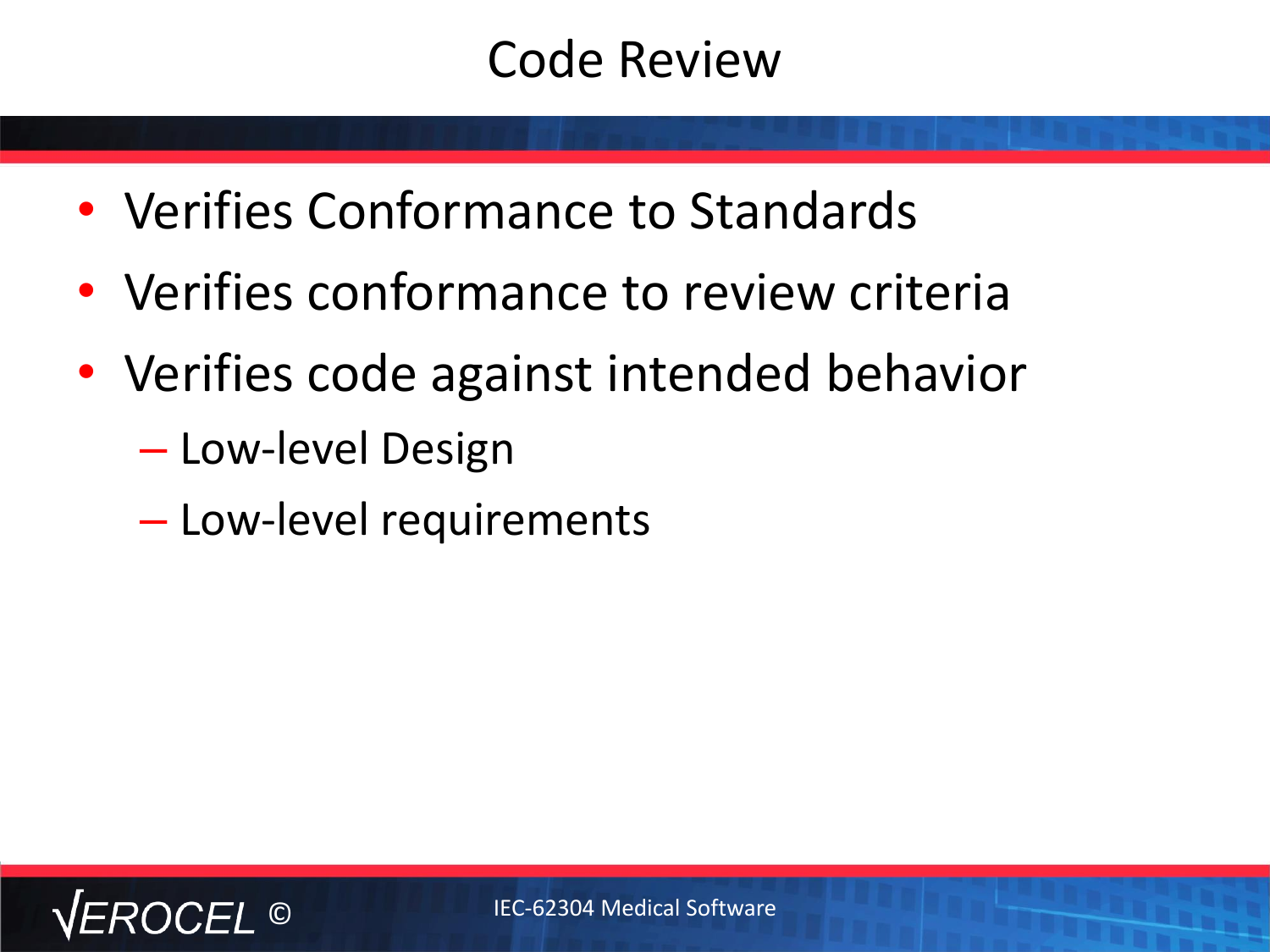# Code Analysis Tools (The silver bullet?)

- Perform consistency checks
- Perform checks against defined coding rules (e.g. MISRA C) to find errors like:
	- Use of variable before initialization
	- Indexing out of bounds (simple cases)
	- Potential deadlock
	- Unreachable code (sometimes)
	- Arithmetic overflow (sometimes)

#### Good quality step, reduction of potential faults, BUT!

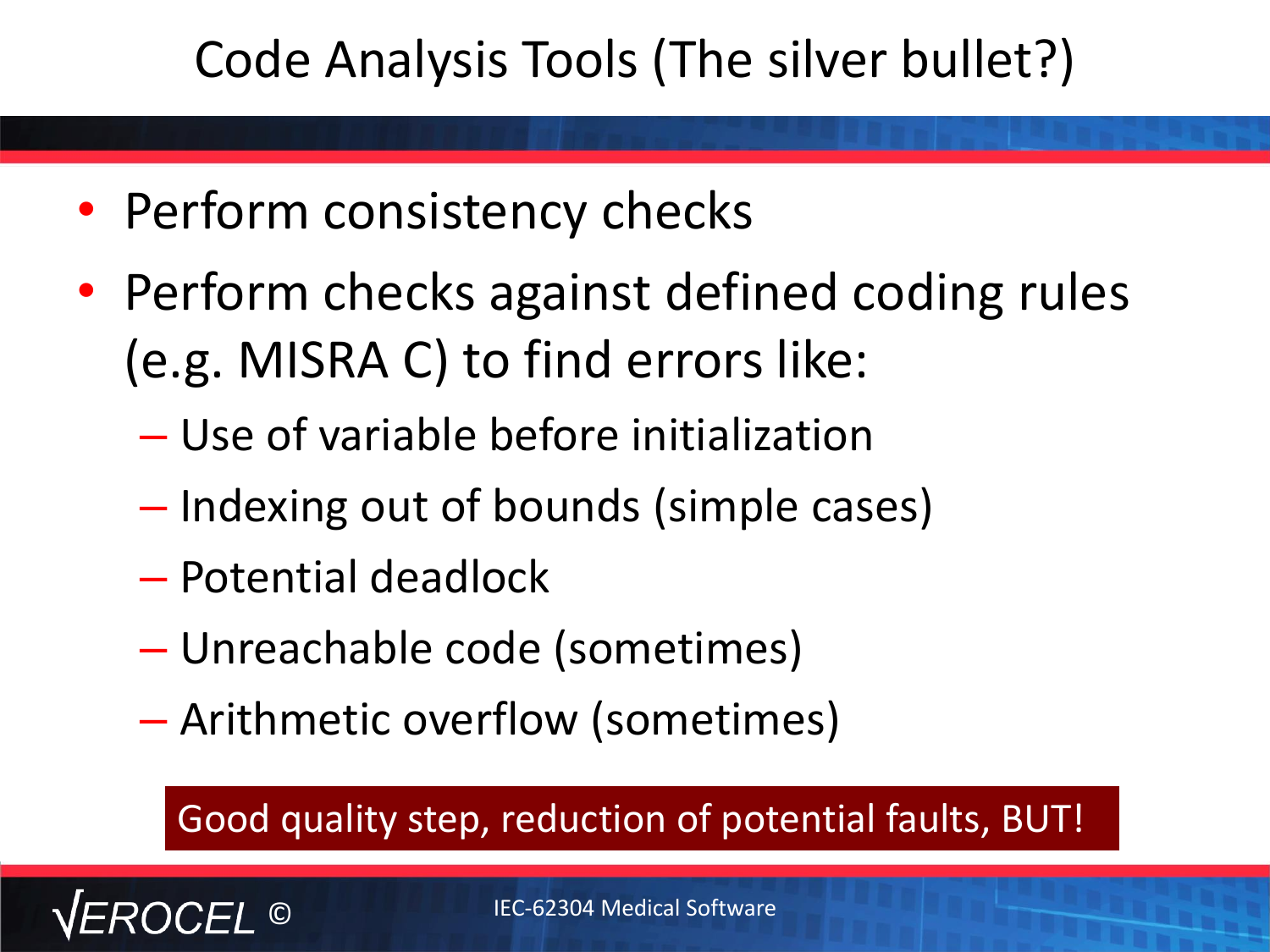#### Code Analysis Tools for Certification

- Checks are incomplete
- Hard to assess what checks must be completed manually
- No analysis against intended behavior
	- Low-level design
	- Low-level requirements

#### Only partial credit may be taken!

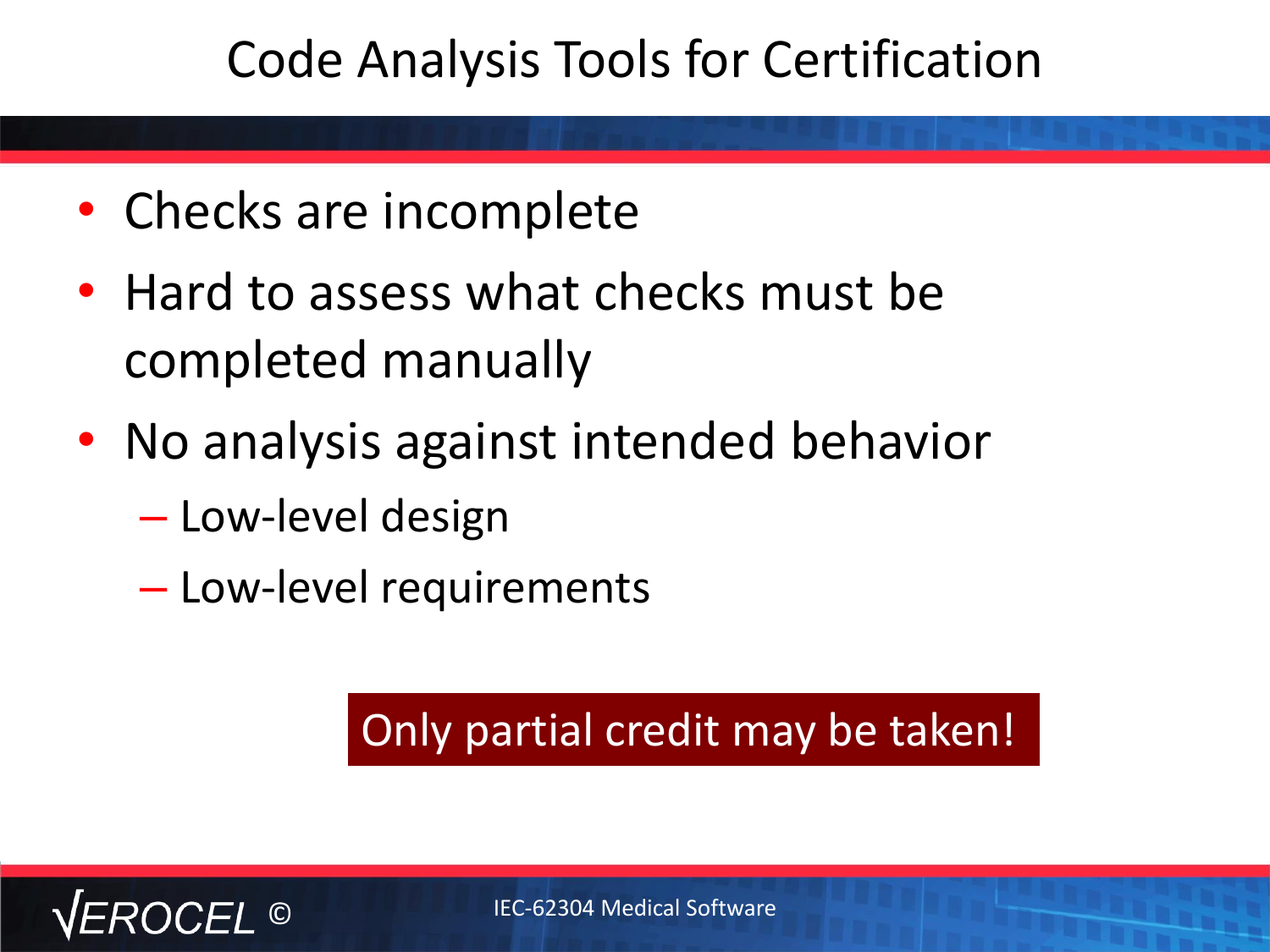## Configuration Management Processes

- Identification
	- Versions
	- Baseline
- Change Control
	- Documented process
	- Change Control Board
- Configuration Accounting
	- History tracking
	- Access Controls

©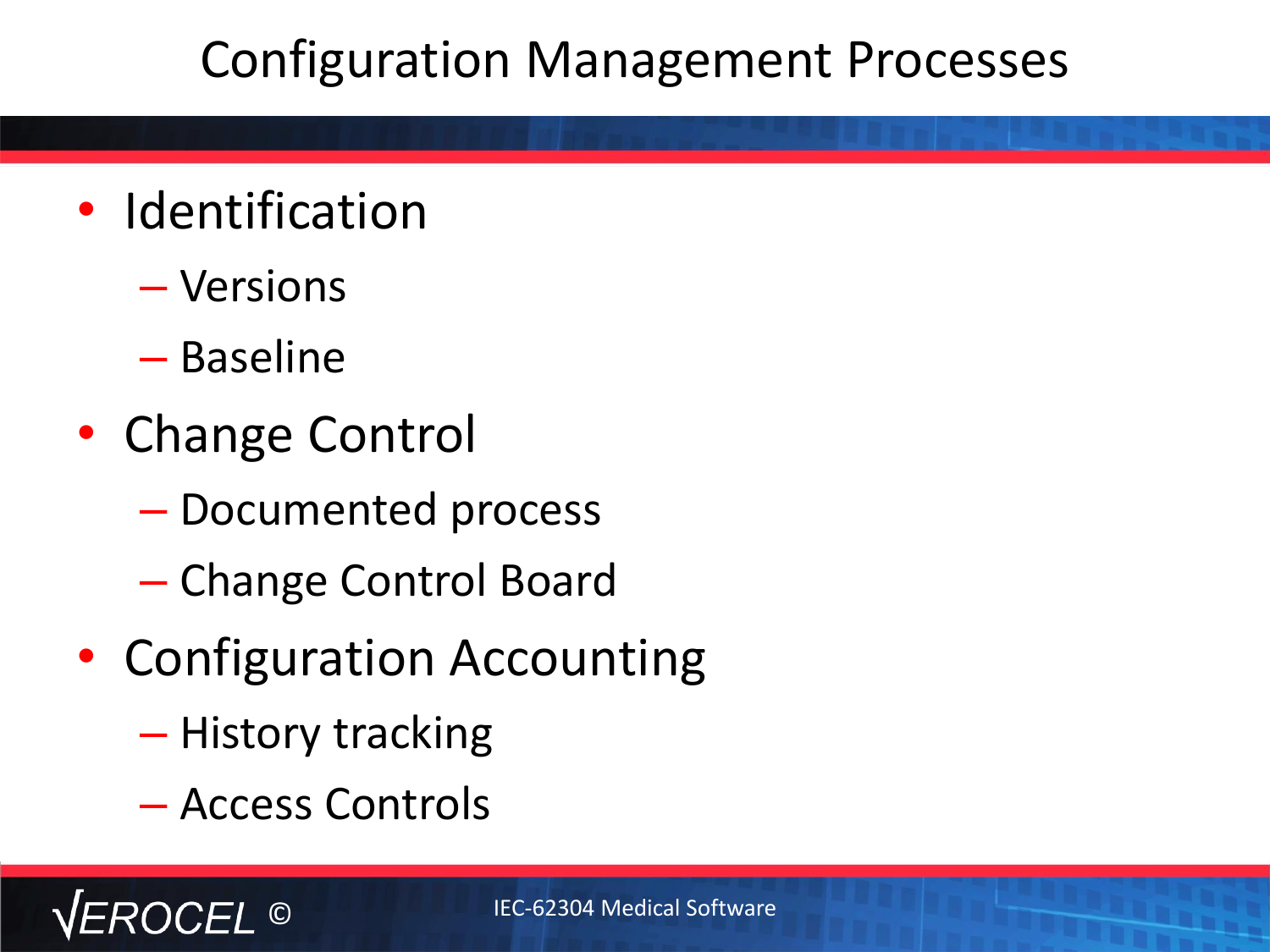#### Segregation of Software Components



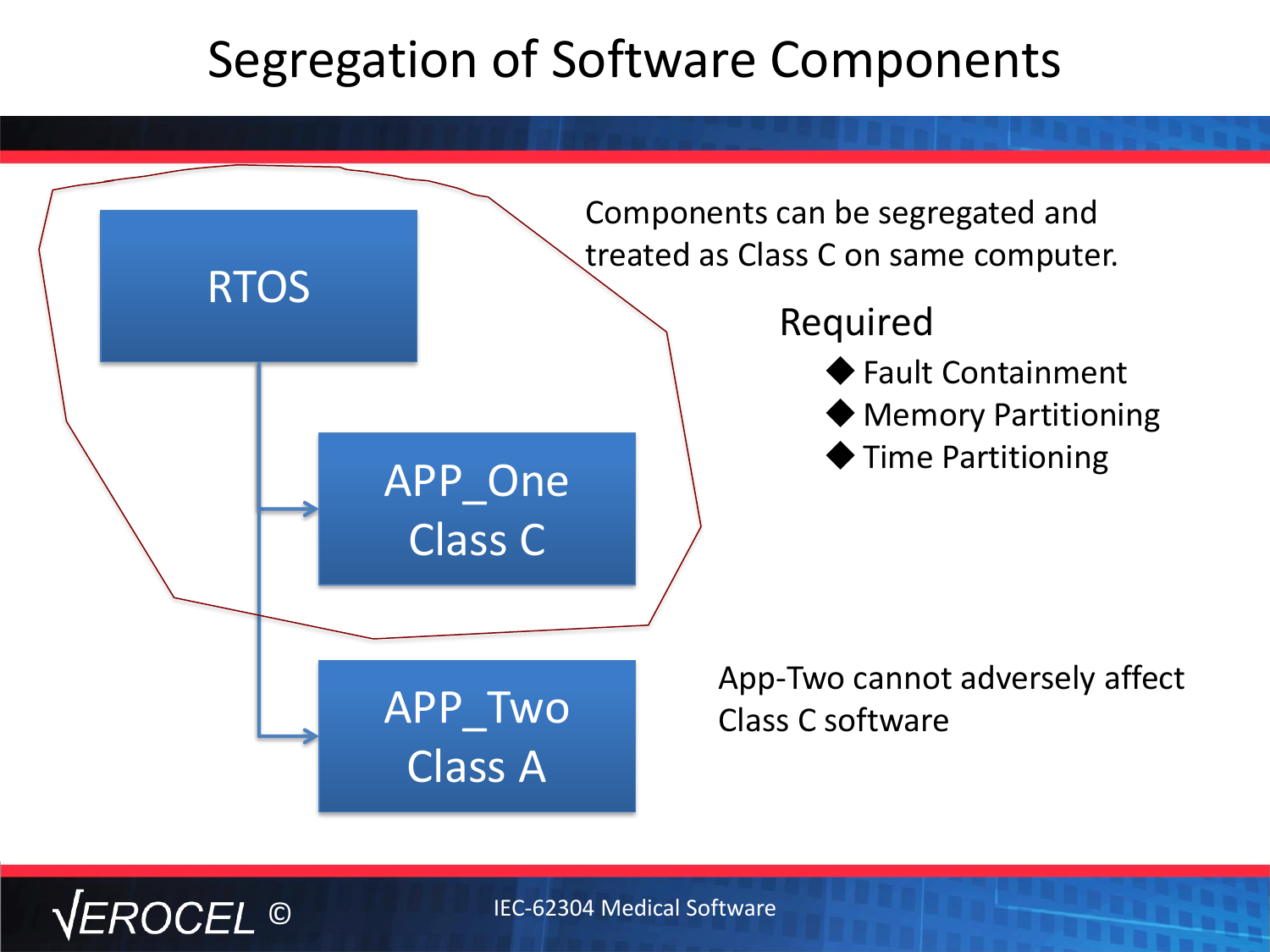## Audit Risk

- Scenario 1
	- Prepare Verification evidence on paper
	- Instruct Engineers to give YES/NO answers
	- All information available, but difficult to locate.
	- Auditor cannot make good assessment
	- Applicant passes with substandard/incomplete audit.

Not the Verocel Way!

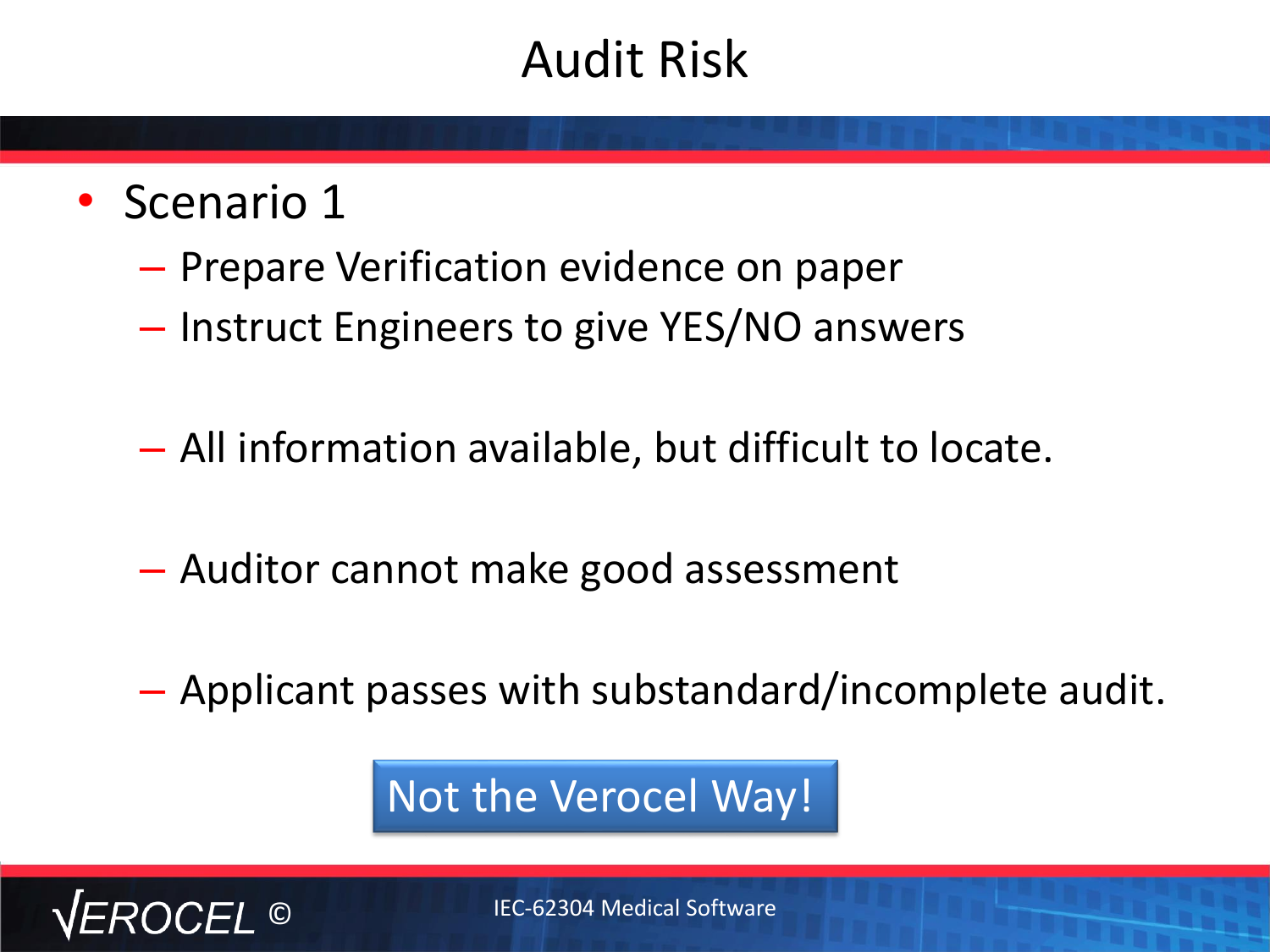## The Verocel Approach

- Plans, QA records, CM-data, and Certification data:
	- Hyperlinked data easy to find and trace
- All data open and put on DVD-ROM – Auditors can trace their own copies
- All data extracted from Traceability database, and CM repository